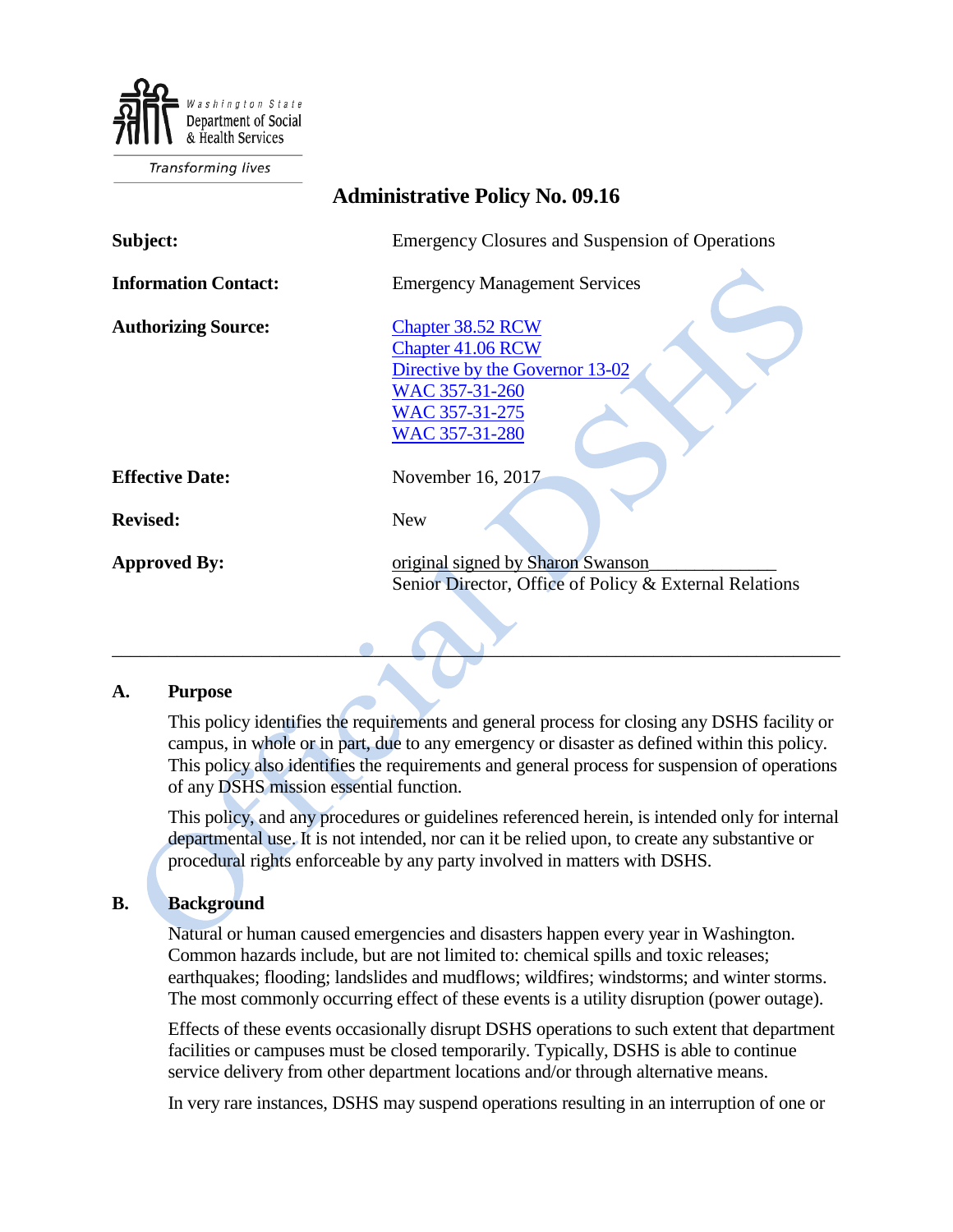Administrative Policy No. 09.16 November 16, 2017 Page 2

more of its mission essential functions.

Historically, DSHS has taken the position that residential facilities never close. Unfortunately, emergencies and disasters in other parts of the country have provided ample proof that the department must prepare, through its continuity planning process, for the possibility of such an occurrence.

Current administrative policy, AP 18-32 regarding inclement weather has proven insufficient in providing necessary guidance and direction to DSHS management regarding facility closures and suspension of operations and the difference between these two actions. This policy replaces AP 18-32, Inclement Weather.

#### **C. Scope**

This policy applies to all DSHS administrations, as defined in Section E. Definitions.

Emergencies excluded from this policy, as defined under [RCW 38.52.010,](http://app.leg.wa.gov/RCW/default.aspx?cite=38.52.010) are those that "require a normal police, coroner, fire, rescue, emergency medical, or utility response."

Also excluded from this policy is any direction or guidance related to employee leave. (*See*  additional guidance below.) Questions regarding employee leave should be directed to the responsible supervisor or human resources personnel.

#### **D. Additional Guidance**

[WFSE Collective Bargaining Agreement](http://ofm.wa.gov/labor/agreements/15-17/wfse_gg.pdf) [SEIU Healthcare Collective Bargaining Agreement](http://www.ofm.wa.gov/labor/agreements/15-17/nse_childcare.pdf) [Coalition Collective Bargaining Agreement](http://www.ofm.wa.gov/labor/agreements/15-17/coalition.pdf) [Continuity Guidance Circular 2](http://www.fema.gov/media-library-data/1384435934615-7eeac7d0b4f189839f396a3c64eeac7a/Continuity+Guidance+Circular+2.pdf) [Administrative Policy 14.15](http://one.dshs.wa.lcl/Policies/Administrative/DSHS-AP-14-15.pdf)

# **E. Definitions**

- 1. Administration means the responsible DSHS administration, state hospitals, residential rehabilitation centers, other institutions and group homes, division, office, program, or similar organizational entity.
- 2. Closure means preventing partial or complete access, occupation or use of a building or section of a building from which DSHS mission essential functions are provided or directly supports the related operations.
- 3. Director of Emergency Management is responsible for the coordination of the agency wide emergency management program which supports and oversees enterprise level readiness through planning, training, and exercises. This position exercises delegated authority to represent and act on behalf of the DSHS Secretary on all matters pertaining to emergency management. Additionally, this position is responsible for state level coordination of mass care, emergency assistance, temporary housing, and human services planning and response under the *Washington State Comprehensive*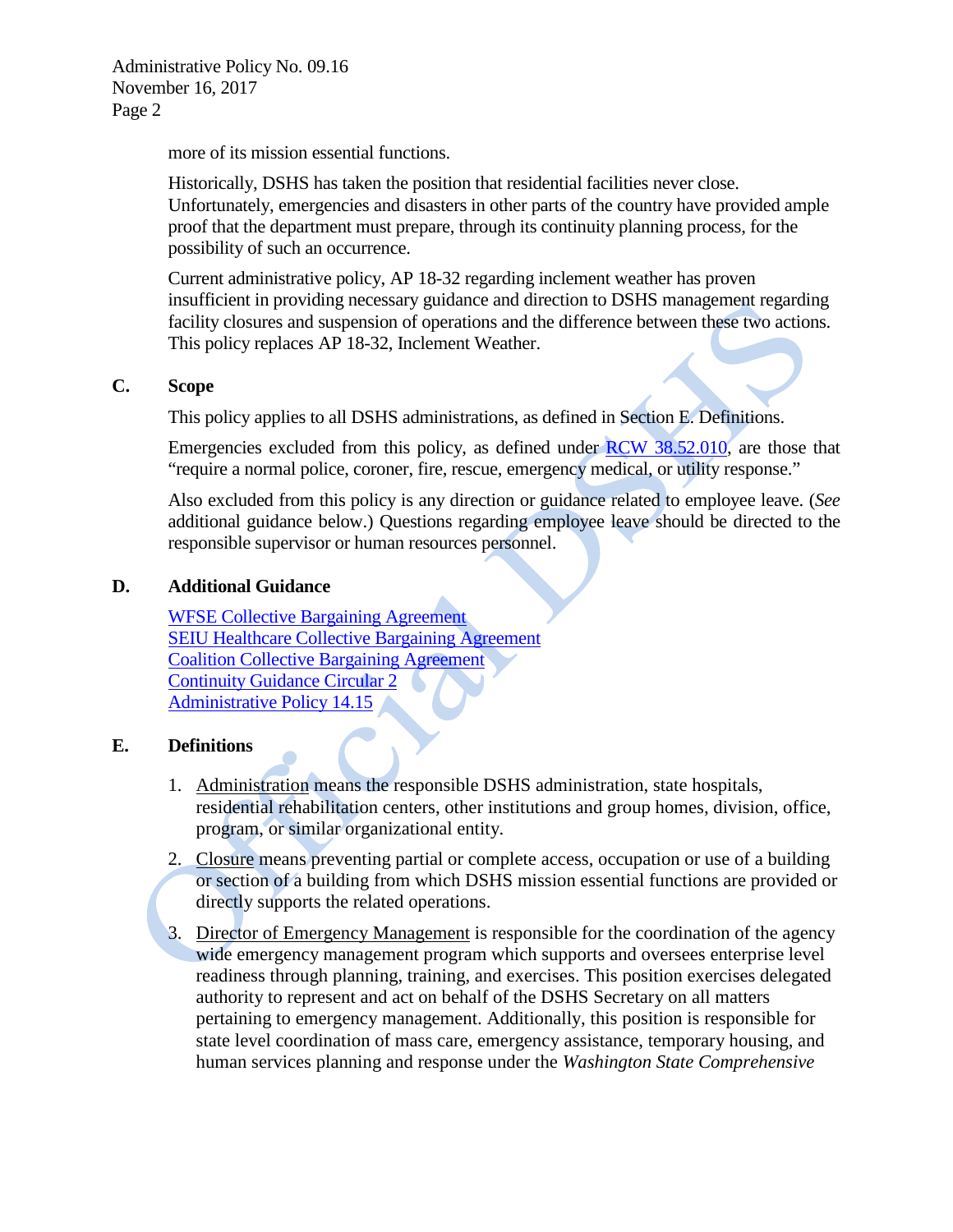*Emergency Management Plan*, as promulgated by the Governor.

- 4. Emergency or disaster is defined under [RCW 38.52.010](http://app.leg.wa.gov/RCW/default.aspx?cite=38.52.010) as "an event or set of circumstances which: demands immediate action to preserve public health, protect life, protect public property, or to provide relief to any stricken community overtaken by such occurrences, or reaches such a dimension or degree of destructiveness as to warrant the governor declaring a state of emergency pursuant to RCW 43.06.010."
- 5. Facility or campus includes all DSHS leased or owned buildings and buildings occupied or used by DSHS, including separate buildings that are in close proximity to one another. Examples of facilities include standalone buildings such as the Human Service Building in Olympia or separate buildings such as the Rock Pointe offices in Spokane. Examples of campuses include Western State Hospital, Yakima Valley School, and Naselle Youth Camp.
- 6. Mission essential functions are the limited set of organization level functions that must be continued throughout, or resumed rapidly after, a disruption of normal actions. Mission essential functions are typically required by federal or state statute, a funding source, direction by the secretary, or essential to the public's trust in the department. The term mission essential function is set forth by FEMA and has been widely adopted by state agencies.
- 7. Suspension of operations means the interruption or cessation of any DSHS mission essential function. A suspension of operations means that DSHS is unable to provide one or more mission essential functions through any means, from any location. Some DSHS services must be continued without interruption for any period

# **F. Policy Requirements**

# 8. Closures

- a. The decision to close, not open, or delay the opening of a DSHS facility or portion of a facility is the responsibility of management at the impacted location and may be informed by other personnel with immediate and first-hand knowledge of circumstances.
- b. Closure procedures sufficient to address all types of facilities and campuses must be developed by each DSHS Administration, reviewed annually and updated, as necessary. At a minimum, procedures must:
	- Be posted on each Administration's intranet website and/or be made accessible by some other means to all employees of that Administration.
	- Reasonably address all hazards, natural and human caused.
	- Delineate all positions with delegated authority to close all or part of the facility or campus; in all cases this must include the DSHS director of emergency management.
	- Incorporate the positions from other DSHS programs in a shared facility. Examples include positions from: Central Maintenance Operations and the Office of Capital Programs.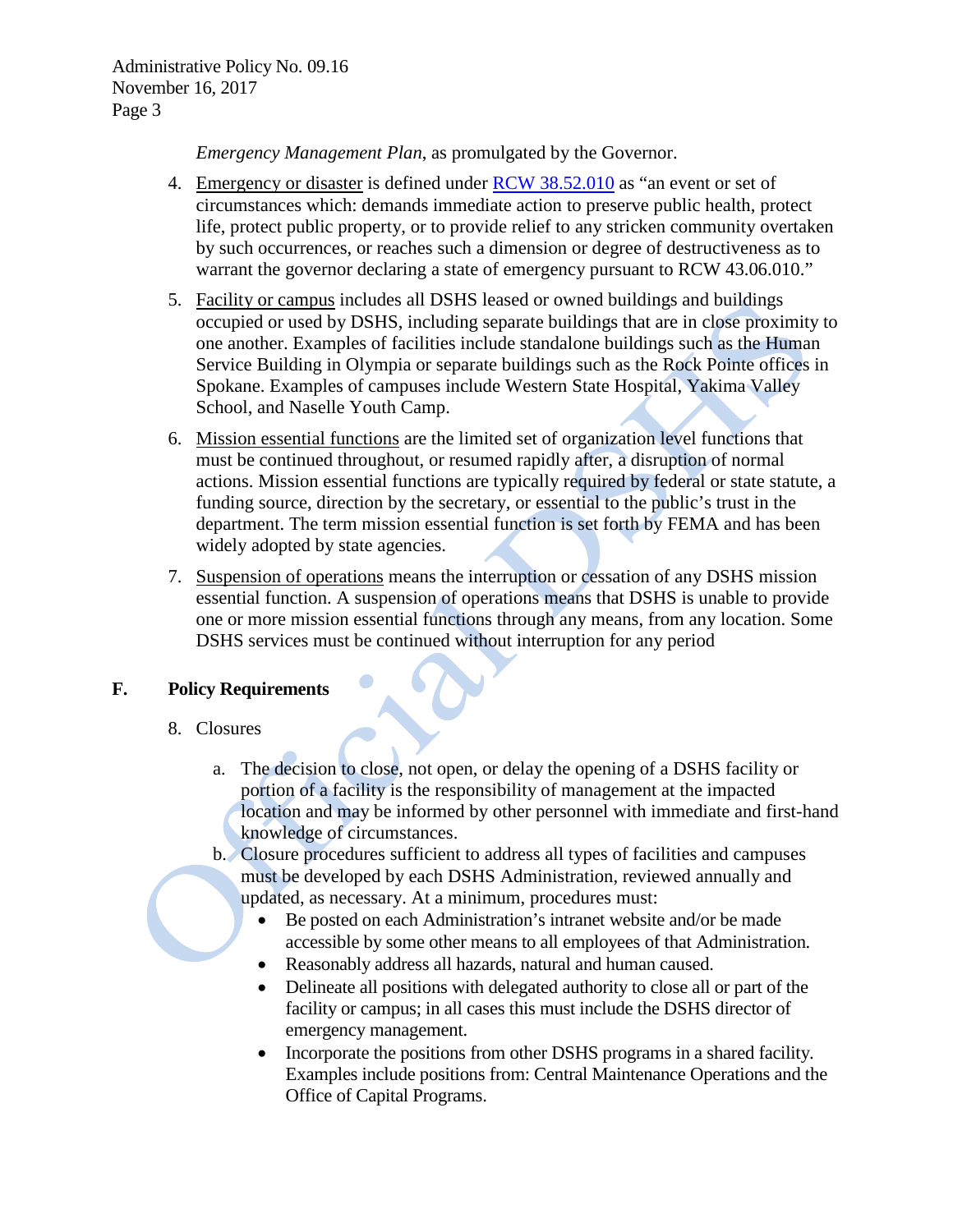- Describe the process by which decisions are coordinated across all DSHS administrations that may be co-located at a given facility or campus.
- Identify the external stakeholders that must be notified and provide contact information.
- Provide for the timely notification of all personnel who may be impacted at a given facility or campus.
- c. During an emergency, the immediate circumstances stemming from the impacts of the emergency may demand immediate action to protect personnel and state property. Time pressure may preclude convening all parties who are typically involved in decisions related to facility operations. In such instances, management at the impacted location must make a decision regarding the operational status in the interest of safeguarding life and property. For this reason, every DSHS facility and campus must have formally designated positions with the authority for making closure decisions for the entire facility or campus, when necessary. Designations should be of sufficient depth that a decision making authority is present or available at all times.
- d. A DSHS leased office that has been closed at the direction of DSHS management may not be occupied by staff, their family members, or other members of the public without the prior request and approval from DSHS executive management, or approved representative, and the facility lessor (landlord).
- e. The DSHS hospitals, Residential Habilitation Centers, institutions, and community facilities may not be accessed by the public (including employee family members) outside of normal visiting hours without the approval of the facility's Chief Executive Officer, Superintendent, Administrator, Assistant Secretary, or their designee due to the vulnerability of client populations, potential for introduction of contraband, and concern for the overall safe and secure operations.
- f. When management at the emergency impacted facility or campus decides to close all or any portion of the facility or campus, that decision must be communicated to the responsible appointing authorities and DSHS Emergency Management Services as soon as feasible once human safety and building security concerns have been addressed. In all cases, notification to appointing authorities and DSHS Emergency Management Services must be made within one business day. Communication with the appointing authority of a decision to close must never delay action to safeguard life during an emergency.
- g. Closure of any DSHS service delivery location applies to all DSHS programs at that location.
- h. When closure impacts the delivery of one or more DSHS mission essential functions, the respective Administration's continuity of operations plan and related procedures must be activated.
- 9. Suspension of Operations
	- a. Continuity planning and related training, testing and exercise of personnel is both required and intended to prevent the suspension of DSHS operations.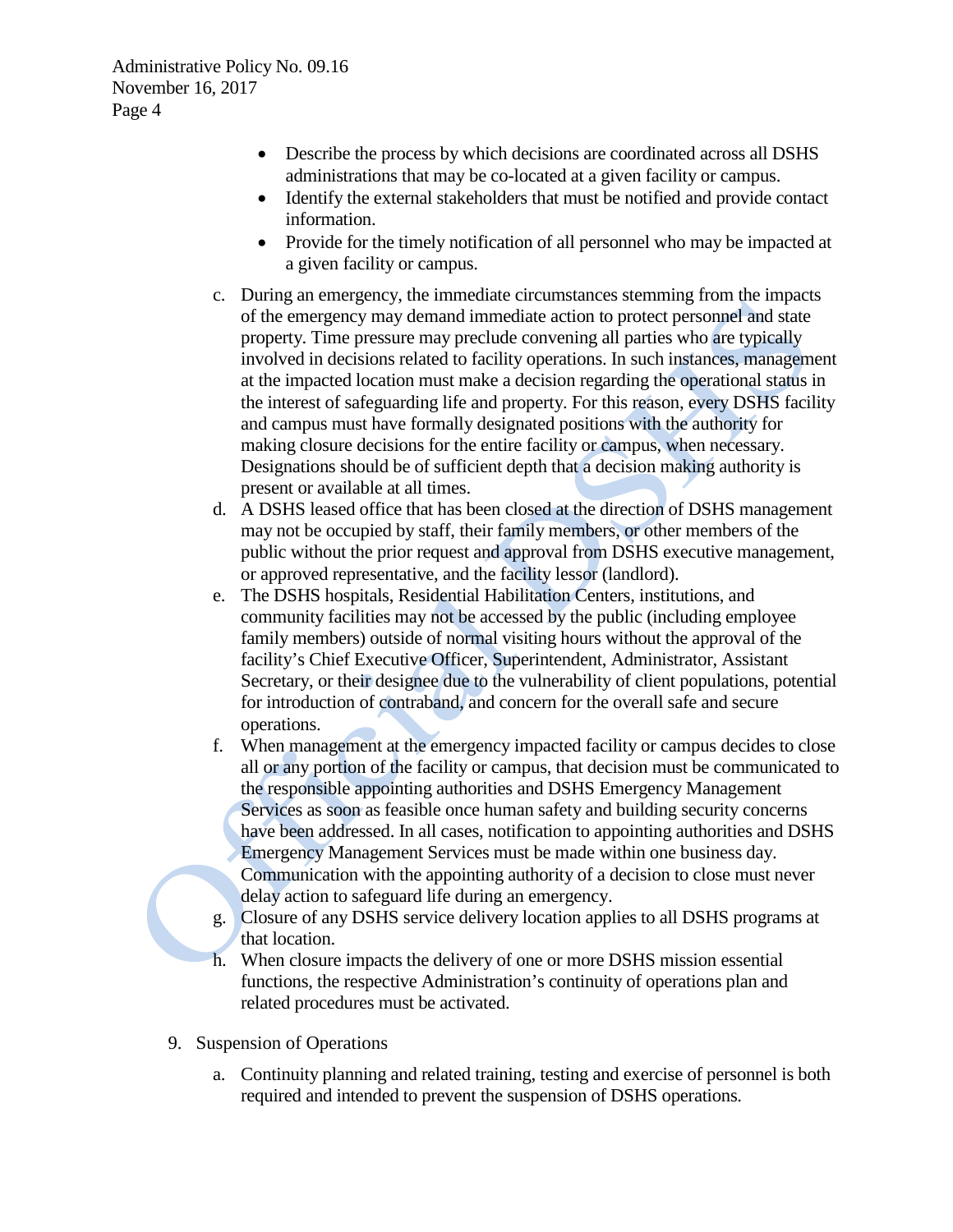- b. In accordance with [WAC 357-31-260,](http://apps.leg.wa.gov/wac/default.aspx?cite=357-31-260) the Secretary may suspend operations when it is determined that public safety, health, or property is jeopardized due to emergency conditions.
- c. The Secretary must not suspend operations beyond fifteen calendar days without the approval of the state human resources director within the office of financial management, in accordance with [WAC 357-31-280.](http://apps.leg.wa.gov/wac/default.aspx?cite=357-31-280)
- d. In the Secretary's absence, the decision to suspend operations may be made by any Deputy Secretary, Assistant Secretary or Chief Officer.
- 10. Duty to report
	- a. A facility closure must be reported to the Secretary's Office as soon as feasible once human safety and security concerns have been addressed.
	- b. The report shall be made via telephone and email.
	- c. In no case should the report be made later than one business day, unless communication systems are not operable.
- 11. Basic Employee Notification Procedures

DSHS is required under [WAC 357-31-275](http://apps.leg.wa.gov/wac/default.aspx?cite=357-31-275) to develop suspended operations procedures. The following constitutes minimum standards and each administration is expected to develop further guidance, as appropriate to their operations.

- a. Every DSHS facility or campus must have a primary means to notify all personnel who work at that location of closures and suspensions of operation. This may be as simple as an outgoing message on a central phone line or a call down list.
- b. Each administration must formally designate staff responsible for coordinating timely notification to employees regarding facility closure and suspension of operations. At a minimum, the following methods are available to all administrations and must be maintained by designated staff:
	- Duty station status report. This is a web based tool accessible on the internet and lists the operational status of all DSHS facilities statewide.
	- Toll-free employee emergency information line. This system provides redundancy to the duty station status report and is available to all employees.
- c. During emergencies, it may not always be feasible for DSHS to provide prior notification to staff of a closure or suspension of operations. In such instances, employees covered under a Collective Bargaining Agreement shall refer to provisions therein regarding use of leave.
- d. When a suspension of operations is in effect, affected personnel may be reassigned to other duties, work different hours, at other work locations within a reasonable distance from the employee's assigned duty station. Such reassignments must be made in accordance with applicable Collective